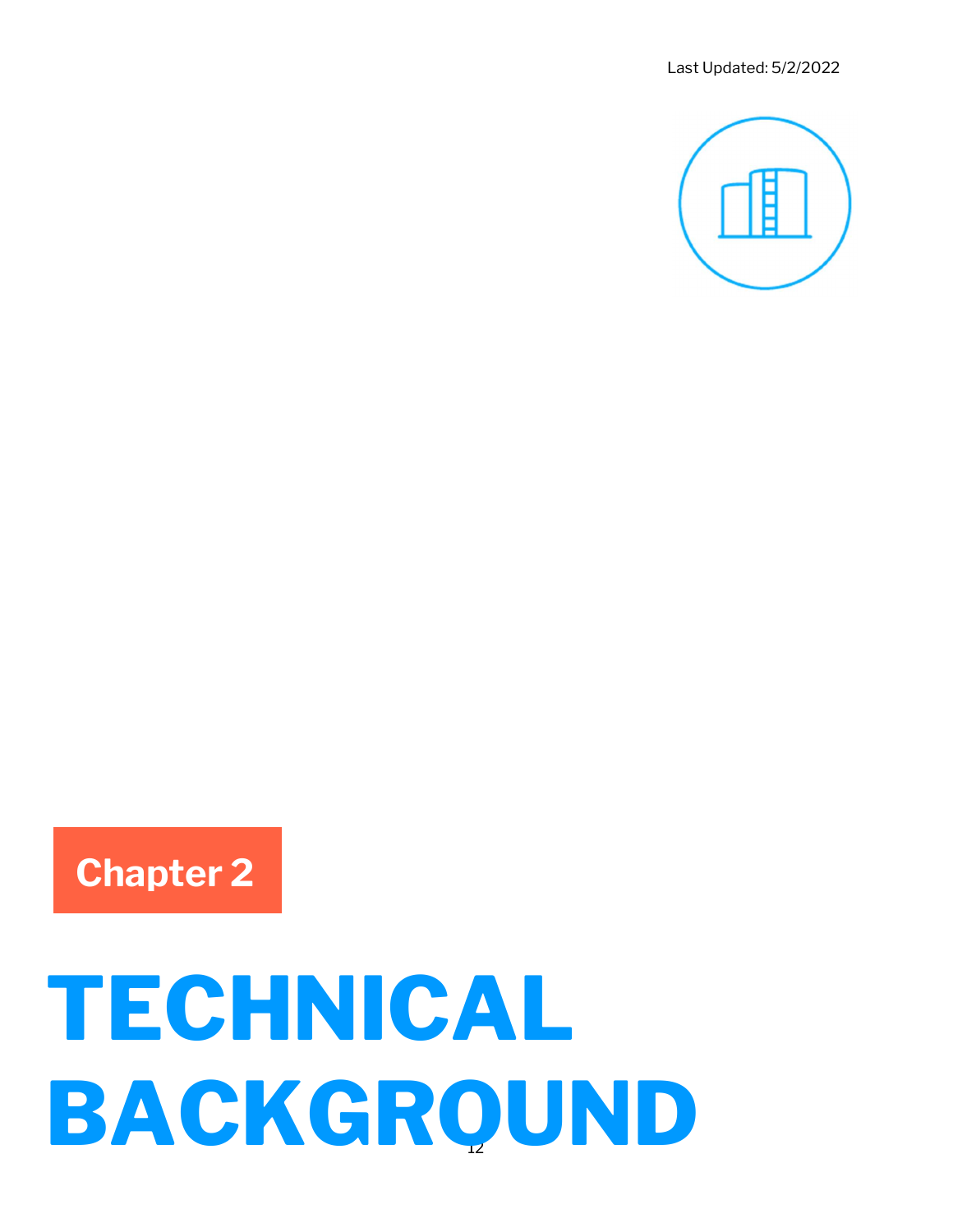### CHAPTER TWO: TECHNICAL BACKGROUND

This chapter gives a technical overview of LNG export facilities. Section 2.A describes LNG infrastructure in general, as well as the main components of an LNG export facility. Section 2.B identifies how many terminals are in play, the FERC docket numbers for these terminals, and specifically identifies the projects in Louisiana and Texas, the states hosting the most LNG facilities thus far. Section 2.C discusses permitting from an applicant's perspective.

#### What infrastructure supports LNG export and what are the main pieces of equipment found in an LNG export facility?

LNG export terminals are simply one step in the process of moving gas from the subsurface to the ultimate consumer. The following excerpted figure depicts the steps gas takes in that process, from exploration and production to liquefaction to storage to shipping and then regasification and delivery:<sup>36</sup>



**Exploration and Production** World natural gas reserves are abundant, estimated at about 6,000 tcf, or 60 times the volume of natural gas used in 2004. Much of this gas is considered "stranded" because it is located in regions distant from consuming markets.



Liquefaction: Gas from the production field comes to the liquefaction plant. Contaminants are removed and the gas is cooled to a temperature of -256°F. By liquefying the gas, its volume is reduced by a factor of 600.



Storage: LNG is stored in doublewalled insulated tanks at atmospheric pressure. These tanks are designed to prevent any leaks. There is also a dike around the wall that is capable of containing the entire volume of the tank in the unlikely event of a spill.



Shipping: The typical LNG carrier can transport125,000 to 138,000 cubic meters of LNG, which will provide about 2.6 to 2.8 bcf of natural gas. The typical carrier measures 900 feet in length, 140 feet in width and 36 feet in water draft, and costs about \$160 million.



Regasification and Delivery: LNG is pumped from the ship to insulated storage tanks at a specially designed terminal. It is then fed into a regasification plant to return the LNG to a gaseous state. The LNG is warmed by passing it through heated pipes and various terminal components. The vaporized gas is then regulated for pressure and enters the pipeline system to be transported to end users.

#### Upstream: Production

Exploration and production is the first stage of the process. Here, gas reserves are developed, wells are drilled, and production is initiated to extract the hydrocarbon. Some gas is produced "conventionally," in that the gas naturally flows upwards in a well without the need for enhanced extraction techniques. Much of the gas produced in the United States today requires the high-

<sup>&</sup>lt;sup>36</sup> Dismukes, supra note 1, 41 (image from Foss, M. M. Introduction to LNG. Center for Energy Economics, Bureau of Economic Geology, Jackson School of Geosciences, The University of Texas at Austin. January 2003).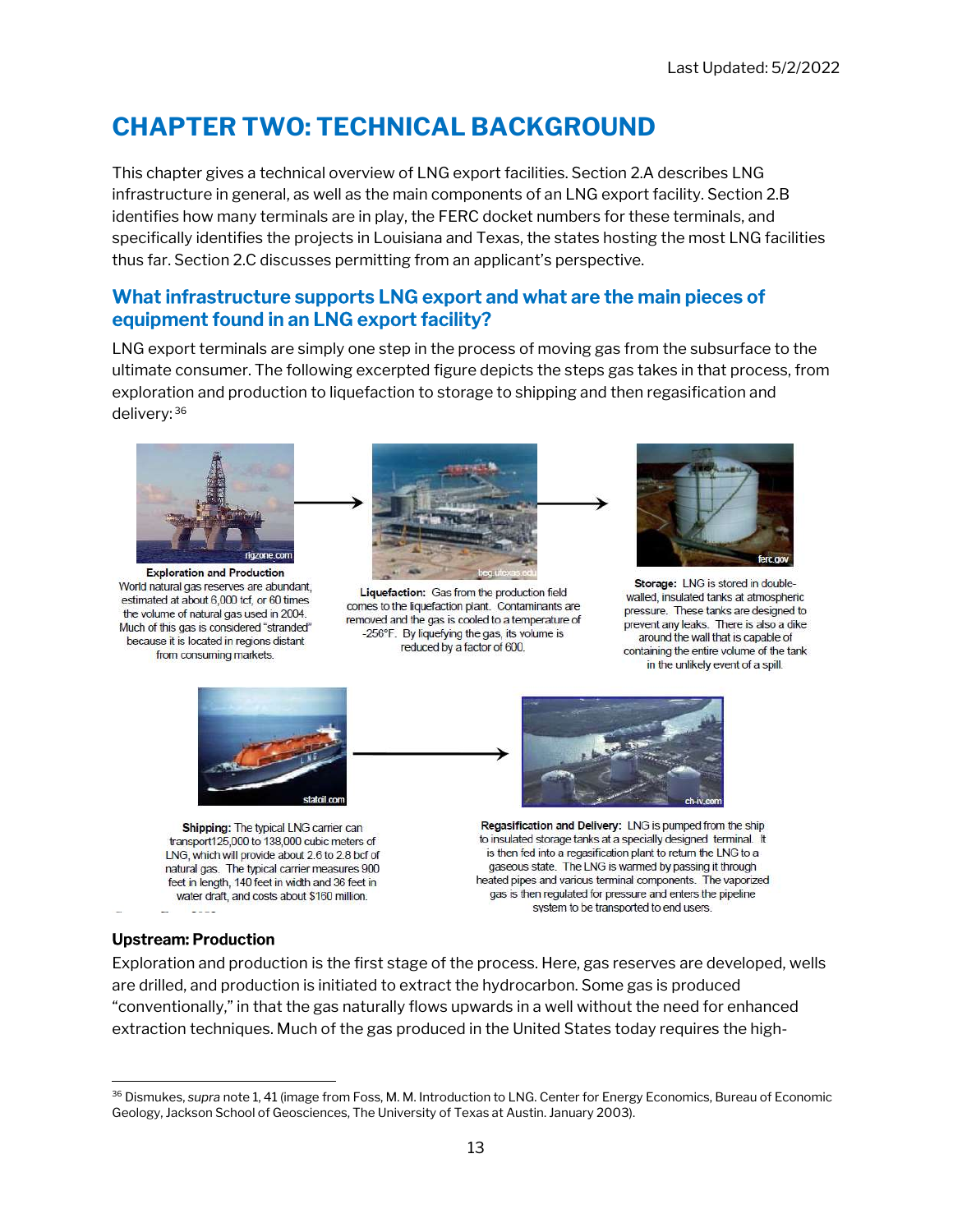pressure addition of water, chemicals and sand for the gas to be forced to the surface, in a process known as hydraulic fracturing. The extracted gas is then collected for transportation.

#### Midstream (Transmission): Pipelines, Rail, Compressors

Gas is primarily transported by pipeline to a facility for processing, but it can be moved by rail or truck. Compressor stations are used to pump the gas along the pipeline and can be large sources of pollution, especially air pollution. EIP's 2020 report explains "compressor stations alone could add more than 8 million tons of greenhouse gases to the LNG sector's emissions footprint. That's almost equivalent to the carbon output of two new coal-fired power plants."<sup>37</sup> Some applicants for LNG projects will seek permits for the LNG pipeline separately from the export terminal; others will seek permits on the pipeline, compressors stations and terminal all at once. Regardless of how the project is divided, FERC is still the lead federal agency responsible for regulating the midstream infrastructure that transports gas interstate from production facilities to end-users.

A pipeline will also include valves, a header system, and metering and pig launcher/receivers. Mechanical "pigs" are used to clean the pipeline and some can monitor the health of the pipeline by identifying defects.<sup>38</sup> A header system is the portion of the pipeline that connects smaller diameter pipes into larger diameter lines.

#### Midstream (Processing): Liquefaction in an export facility

The processing and liquefaction of gas for export takes place at an export terminal. This terminal is typical located on the coast, so that compressed gas can easily be loaded onto massive tanker ships for export internationally. An LNG export terminal facility cools gas to a temperature near negative 260°F, converting it to a liquid state that reduces its volume by a factor of 600 or more, which facilitates shipping. The resulting product is an extremely cold, colorless, and odorless liquid<sup>39</sup> 45% the weight of water $\rm ^{40}$  and is classified as a hazardous material. $\rm ^{41}$ 

The following illustration of some of the common components of LNG export facility is found in the 2014 study by the U.S. Government Accountability Office entitled Federal Approval Process for Liquefied Natural Gas Exports: 42



Sources: GAO analysis of industry documents. | GAO-14-762

<sup>37</sup> Environmental Integrity Project, "Troubled Waters," 5.

<sup>38</sup> "Pigging," Wikipedia, https://en.wikipedia.org/wiki/Pigging.

<sup>&</sup>lt;sup>39</sup> Odorants must be added to methane gas before it is distributed by utilities for end users, so the smell can alert people to natural gas leaks from heating systems, kitchen stoves or other appliances. U.S. Energy Information Administration, "Natural Gas Explained: Liquefied Natural Gas," https://www.eia.gov/energyexplained/natural-gas/liquefied-natural-gas.php. <sup>40</sup> Dismukes, supra note 1, 45.

<sup>41</sup> 49 C.F.R. § 172.101. List of Hazardous Materials.

<sup>42</sup> U.S. Government Accountability Office, "Natural Gas: Federal Approval Process for Liquefied Natural Gas Exports," Sept. 2014, GAO-14-762, Fig. 1, 5, https://www.gao.gov/assets/gao-14-762.pdf.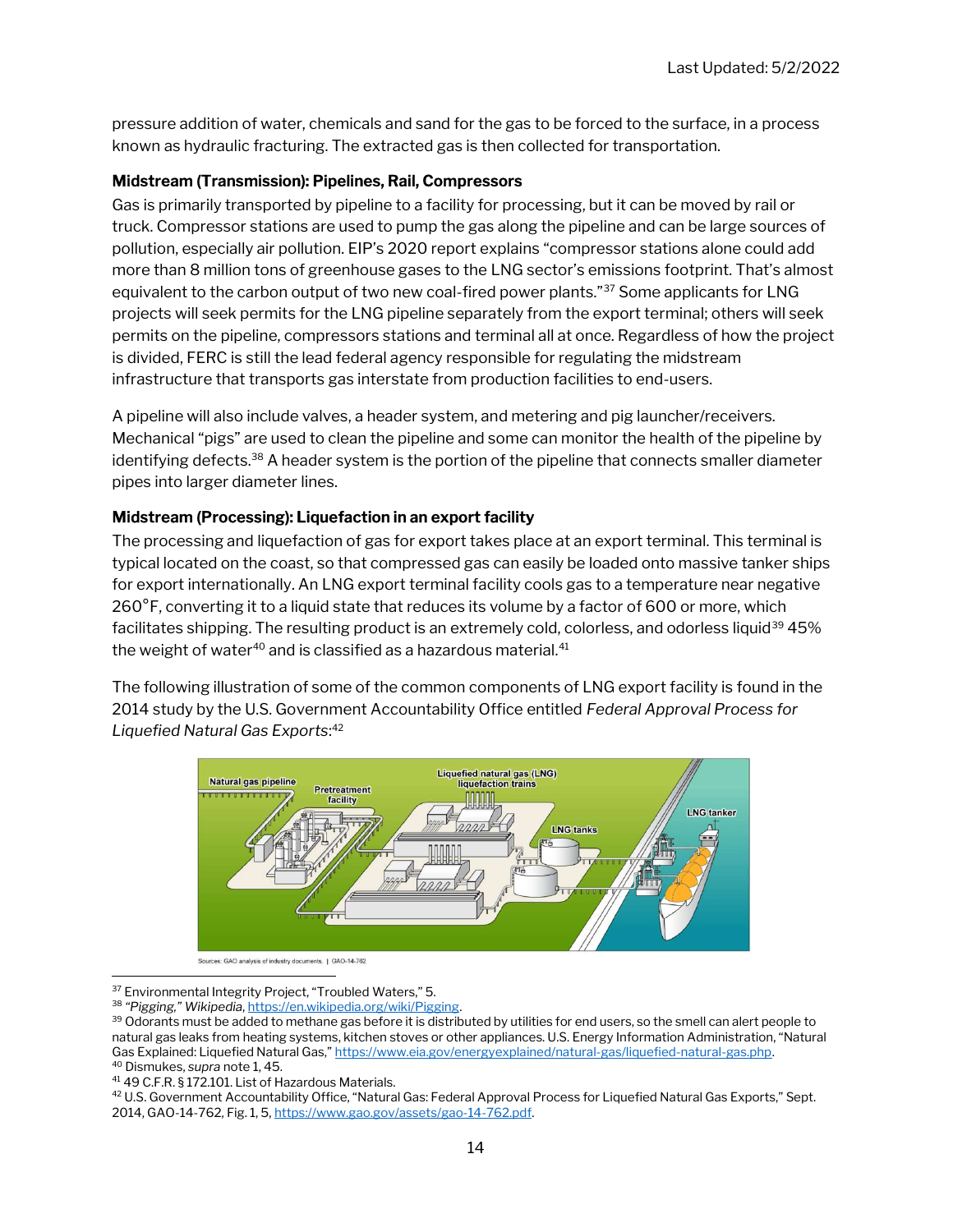More specifically, such a facility generally would include, but not be limited to:

- one or more pretreatment facilities to remove acid gases (hydrogen sulfide and other sulfur compounds, and carbon dioxide), water, heavier hydrocarbons and mercury so that the gas can be compressed.<sup>43</sup> Note that some preteatment facilities may not be located at the same facility as the liquefaction trains and the rest of the export facility;
- refrigeration and liquefaction facilities, including mixed refrigerant compressor turbines known as liquefaction "trains" (used to compress the gas into a liquid, can be powered by gas or electricity);
- warm wet flares, cold dry flares (used to burn excess gas and destroy volatile organic compounds that contribute to air pollution);
- acid gas thermal oxidation system (an air pollution control device);
- aboveground LNG storage tanks (typically with cryogenic pipeline connections to the liquefaction facility and berthing dock), plus one or more diesel storage tanks.
- an LNG boil off gas (BOG) compression system and/or flare (to process the gas that naturally regasifies from liquid form and keep the LNG tanks at a safe pressure);
- electric power facilities (such as an electrical transmission line and substation) to power facility equipment, including sometime the trains themselves;
- truck loading facilities with loading bays to haul off LNG and gas liquids condensate for domestic use;
- an LNG carrier berthing area with loading docks and a turning basin;
- an offloading facility to receive waterborne delivery of equipment/materials; and
- in some cases, a temporary concrete batch plan for use during construction.<sup>44</sup>

An LNG terminal facility relies on infrastructure to handle the waste streams in gas as well. For example, aqueous ammonia needed for acid gas removal arrives by truck. Pretreatment system condensate, oily wastewater and hydrogen sulfide "scavenger" is trucked out. Trucks may also be used to carry away heavier hydrocarbons for local consumption. Consequently, related infrastructure can include pipelines, roads, truck traffic, storage facilities, construction and maintenance dredging or filling activity, and vessel emissions associated with the project.

LNG destined for export is loaded into huge shipping tankers, which arrive at the export facility filled with ballast water for weight to compensate for the lack of LNG cargo. This ballast water may have

 $43$  Methane is the predominant component of natural gas, but there are always impurities that must be removed before liquefaction. Water and other impurities are removed before the gas is liquefied, keeping its methane content at approximately 95 percent. Pre-treatment removes the heavier hydrocarbons, liquids (water vapor), and impurities that can be present in the gas stream from the production process. Some of these natural gas liquids, like ethane, propane, and butane, have commercial value. These liquids are stripped and then sent via natural gas liquids (NGL) pipelines or trucks to individual industrial users or other market centers. Dismukes, supra note 1, 63.

<sup>44</sup> FERC, "Final Environmental Impact Statement for the Driftwood LNG Project," Jan. 2019, https://www.ferc.gov/sites/default/files/2020-05/01-18-19-FEIS.pdf; FERC, "Final Environmental Impact Statement for the Plaquemines LNG and Gator Express Pipeline Project," May 2019, 1-2 https://www.ferc.gov/sites/default/files/2020-05/05-03-19-FEIS.pdf; FERC, "Texas LNG Project, Final Environmental Impact Statement, Volume 1," March 2019, 2, https://www.energy.gov/sites/prod/files/2019/03/f60/final-eis-0520-texas-lng-2019-03-volume-1.pdf.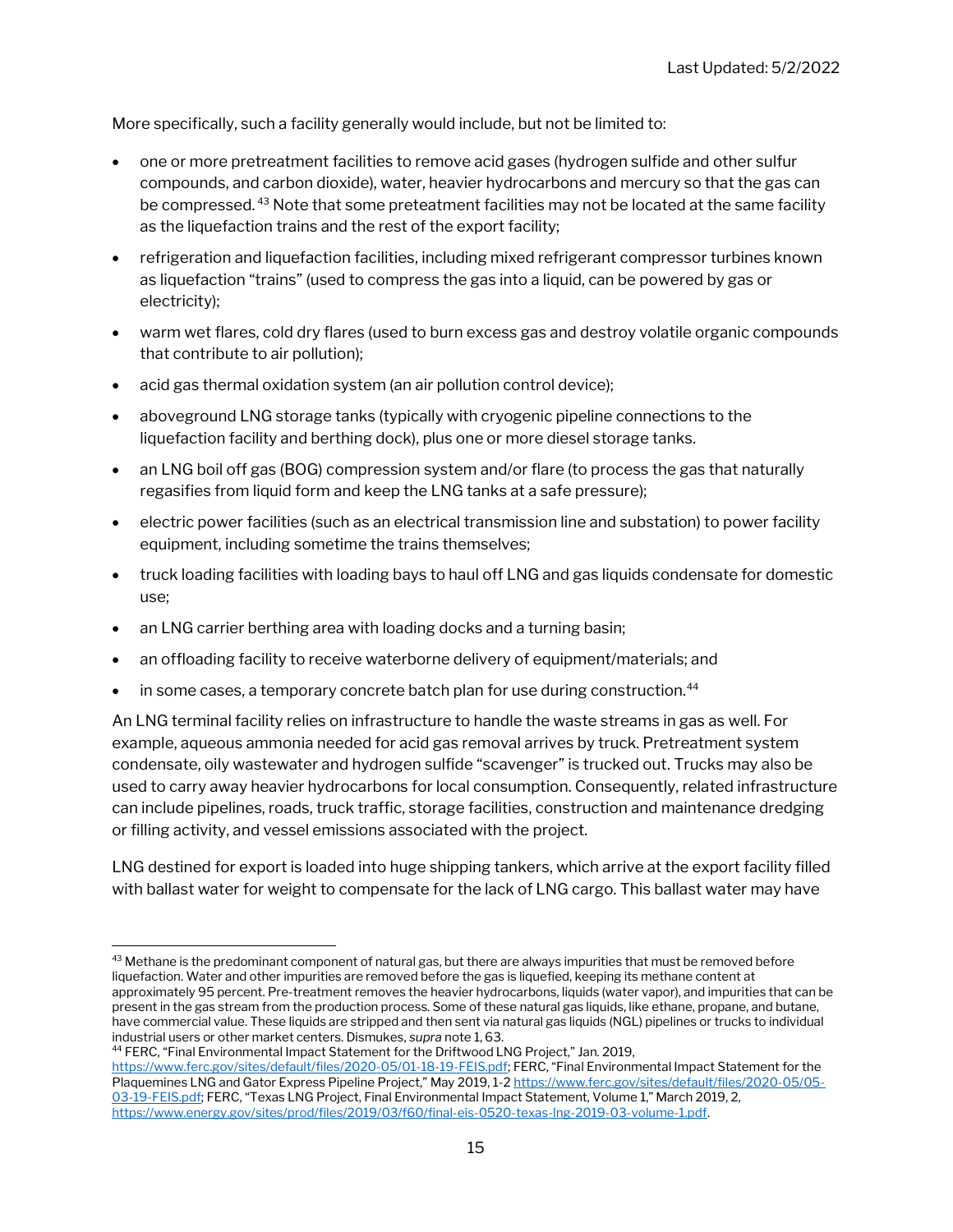originated from international waters and may contain invasive species that could harm native species.

LNG tankers are specialized ships with insulated storage to keep the gas in its liquid form until is delivered to its destination.<sup>45</sup> Tankers are enormous—typically 975 feet long and 140 feet wide—and typically hold between 125,000 and 175,000 cubic meters of gas.<sup>46</sup> According to one study, "One tanker holds enough gas to fuel a typical steam electricity plant for one to two months, 51,000 residential gas customers in the GOM [Gulf of Mexico] Region, or 5 typical industrial facilities (using average consumption) along the GOM."<sup>47</sup>

Note that existing import facilities that add export capabilities typically add that capacity next to the existing import infrastructure.<sup>48</sup> Two such import facilities that have expanded to exporting LNG are Freeport LNG and Lake Charles LNG.<sup>49</sup>

#### Downstream uses of gas

LNG arriving for import internationally will be first regasified through the controlled addition of heat at an import facility, then distributed by pipeline, rail and truck to the downstream user. Gas has a variety of downstream uses. It may be used in the commercial and residential sectors for electrical power, heating buildings and water, cooking, drying, refrigeration, and lighting.<sup>50</sup> Gas has four main industrial uses: (1) industrial electricity generation; (2) boilers used to create processed steam; (3) to fuel industrial furnaces used to create process heat; and (4) feedstock (raw materials) for the creation of petrochemicals, fertilizer, and hydrogen.<sup>51</sup> It also may be used in the transportation sector as vehicle fuel.

#### How many terminals are in play, and where are they located?

This guide focuses on terminals built, permitted, or proposed in the terrestrial United States. As of February 2022, there are seven projects<sup>52</sup> built, two under construction, fourteen permitted, <sup>53</sup> five seeking initial permits, and two proposed but not yet in the application stage process (in the pre-file process).<sup>54</sup> The U.S. Energy Information Administration releases a detailed spreadsheet tracking the facilities that are existing, are under construction, and have been permitted by FERC and DOE (landbased facilities) or DOT MARAD (off-shore facilities).<sup>55</sup>

<sup>54</sup> FERC, "North American LNG Export Terminals-Existing, Approved not Yet Built, and Proposed," Mar. 29, 2022,

https://cms.ferc.gov/media/north-american-lng-export-terminals-existing-approved-not-yet-built-and-proposed-4. <sup>55</sup> U.S. EIA, "U.S. liquefication capacity," (Release date: July 15, 2021),

<sup>45</sup> Dismukes, supra note 1, 41.

<sup>46</sup> The International Group of Liquefied Natural Gas Importers, "LNG Information Paper #3: 2019 Update: LNG Ships," 2019, https://giignl.org/wp-content/uploads/2021/10/giignl2019\_infopapers3.pdf.

<sup>47</sup> Dismukes, supra note 1, 41.

<sup>48</sup> Paul O'Donnell, "Energy Transfer to take over LNG export project in Louisiana after Shell bails out," Dallas News, Mar. 30, 2020, https://www.dallasnews.com/business/energy/2020/03/30/energy-transfer-to-take-over-lng-export-project-inlouisiana-after-shell-bails-out/ (showing the export and import facilities at Lake Charles LNG side-by-side)

<sup>&</sup>lt;sup>49</sup> Global Energy Monitor, "Freeport LNG Terminal," <u>https://www.gem.wiki/Freeport\_LNG\_Terminal</u>; Lake Charles LNG Project Team, "A World-Class Export Facility," https://energytransferlng.com/Proposed\_Project.html.

<sup>50</sup> U.S. Energy Information Administration (EIA), "Natural Gas Explained: Use of Natural Gas,"

https://www.eia.gov/energyexplained/natural-gas/use-of-natural-gas.php

<sup>51</sup> EIA, "Natural Gas Explained;" Dismukes, supra note 1, 21-22.

<sup>52</sup> Projects may include expansions to existing terminals.

<sup>53</sup> By FERC and DOE (land-based facilities) or DOT MARAD (off-shore facilities).

https://www.eia.gov/naturalgas/U.S.liquefactioncapacity.xlsx. If the previous link is broken, the spreadsheet was located at the bottom of this page: https://www.eia.gov/energyexplained/natural-gas/liquefied-natural-gas.php ("See detailed information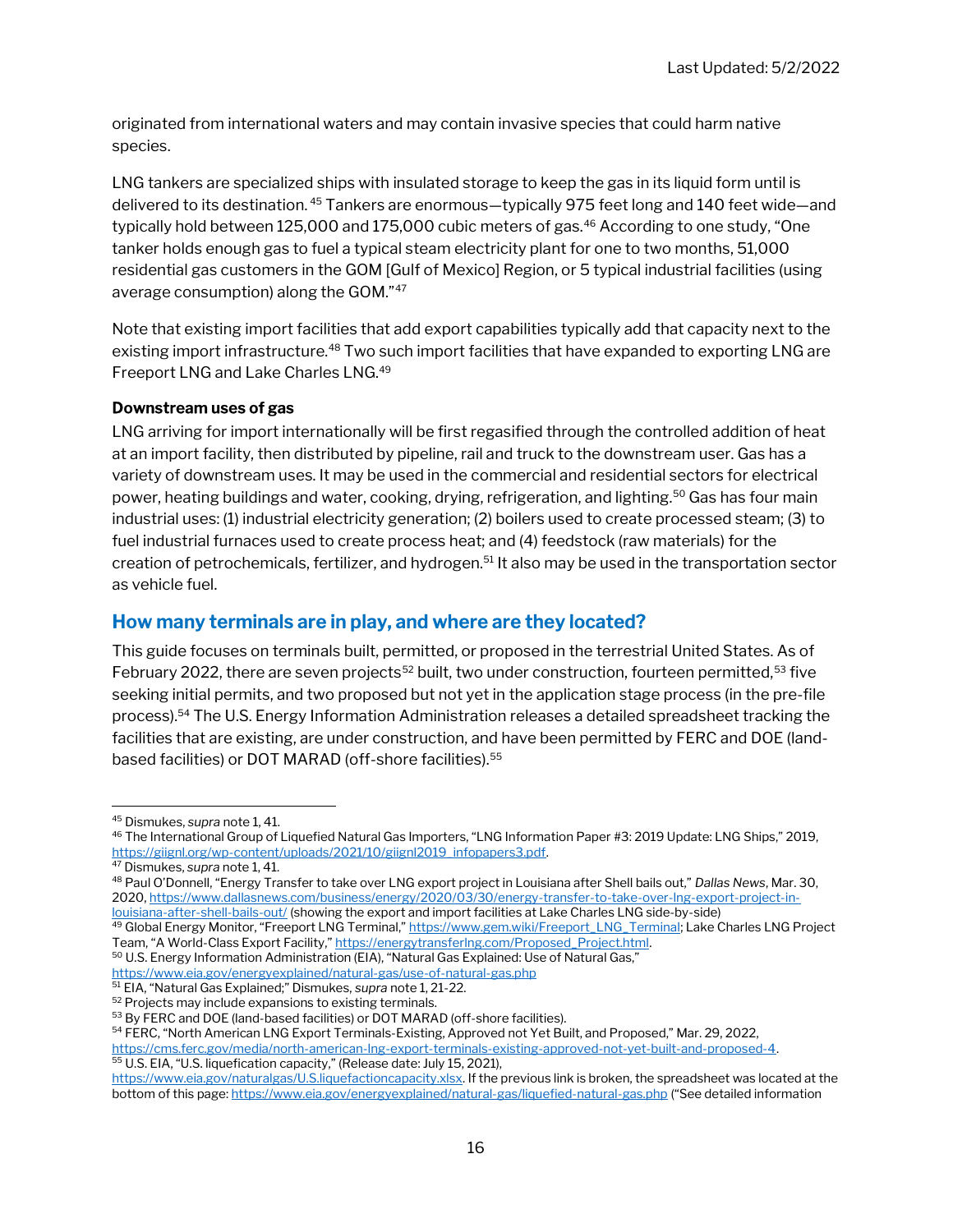Most LNG facilities are located onshore or near shore within state waters. Less common but still potentially relevant are "deepwater ports," lying outside the boundaries of state waters. The standards and government agencies involved differ depending on which location category applies to the project. This guide focuses on onshore or near-shore LNG projects.

Most facilities fall under Louisiana or Texas's jurisdiction.<sup>56</sup> This guide focuses on the law relevant to those terminals.

#### What projects are in Louisiana?

Louisiana is seeing an escalating concentration of LNG onshore and near-shore export facilities and proposed projects. For quarterly updates on this information, see EIA's hyperlinked spreadsheet: https://www.eia.gov/naturalgas/U.S.liquefactioncapacity.xlsx

As of February 2022, the projects are as follows:

| <b>TYPE OF PROJECT</b><br><b>AND STATUS</b>                                     | <b>TOTAL #US</b><br><b>PROJECTS</b> | <b>SITED IN</b><br><b>LOUISIANA</b> | <b>LOUISIANA PROJECTS</b><br>(WITH FERC OR MARAD DOCKET INFO)                                                                                                                                                                                                                                        |
|---------------------------------------------------------------------------------|-------------------------------------|-------------------------------------|------------------------------------------------------------------------------------------------------------------------------------------------------------------------------------------------------------------------------------------------------------------------------------------------------|
| LNG export<br>terminals currently<br>operating in the U.S.                      | $\overline{7}$                      | 2 (29% of<br>US total)              | Cheniere's Sabine Pass LNG Trains 1-5 (FERC No.<br>CP11-72, CP13-552 & CP13-553)<br>Sempra-Cameron LNG Trains 1-3 in Hackberry, LA<br>(FERC No. CP13-25)                                                                                                                                             |
| New or expanded<br>LNG export<br>terminals under<br>construction                | 2                                   | $1(50\%)$                           | Venture Global Calcasieu Pass in Cameron Parish, LA<br>(FERC No. CP15-550)                                                                                                                                                                                                                           |
| LNG export facilities<br>or expansion<br>projects approved<br>but not yet built | 13                                  | 5(38%)                              | Lake Charles LNG (FERC No. CP14-120)<br>Magnolia LNG in Lake Charles, LA (FERC No. CP14-<br>347)<br>Sempra-Cameron LNG Trains 4 & 5 in Hackberry<br>(FERC No. CP15-560)<br>Driftwood LNG in Calcasieu Parish (CP17-117)<br>Venture Global LNG in Plaquemines Parish (FERC Nos.<br>CP17-66 & CP17-67) |

Table 2.1: Louisiana LNG Export Projects as Percentage of U.S. Total $^{57}$ 

about existing and under-construction large-scale U.S. liquefaction facilities (xls)."). Also see the "U.S. liquefication capacity" xls file at https://www.eia.gov/naturalgas/data.php#imports.

<sup>&</sup>lt;sup>56</sup> Why is this? The short answer is that the Gulf states of Texas and Louisiana have the most existing infrastructure and large gas fields, and a relatively friendly regulatory environment. For more information, especially in terms of the import market. Dismukes, supra note 1, 57-68.

<sup>&</sup>lt;sup>57</sup> Unless otherwise indicated, data is from "North American LNG Export Terminals-Existing, Approved not Yet Built, and Proposed," Mar. 29, 2022, https://cms.ferc.gov/media/north-american-lng-export-terminals-existing-approved-not-yet-builtand-proposed-4; and EIA, "U.S. liquefication capacity," Dec. 8, 2021, https://www.eia.gov/naturalgas/U.S.liquefactioncapacity.xlsx.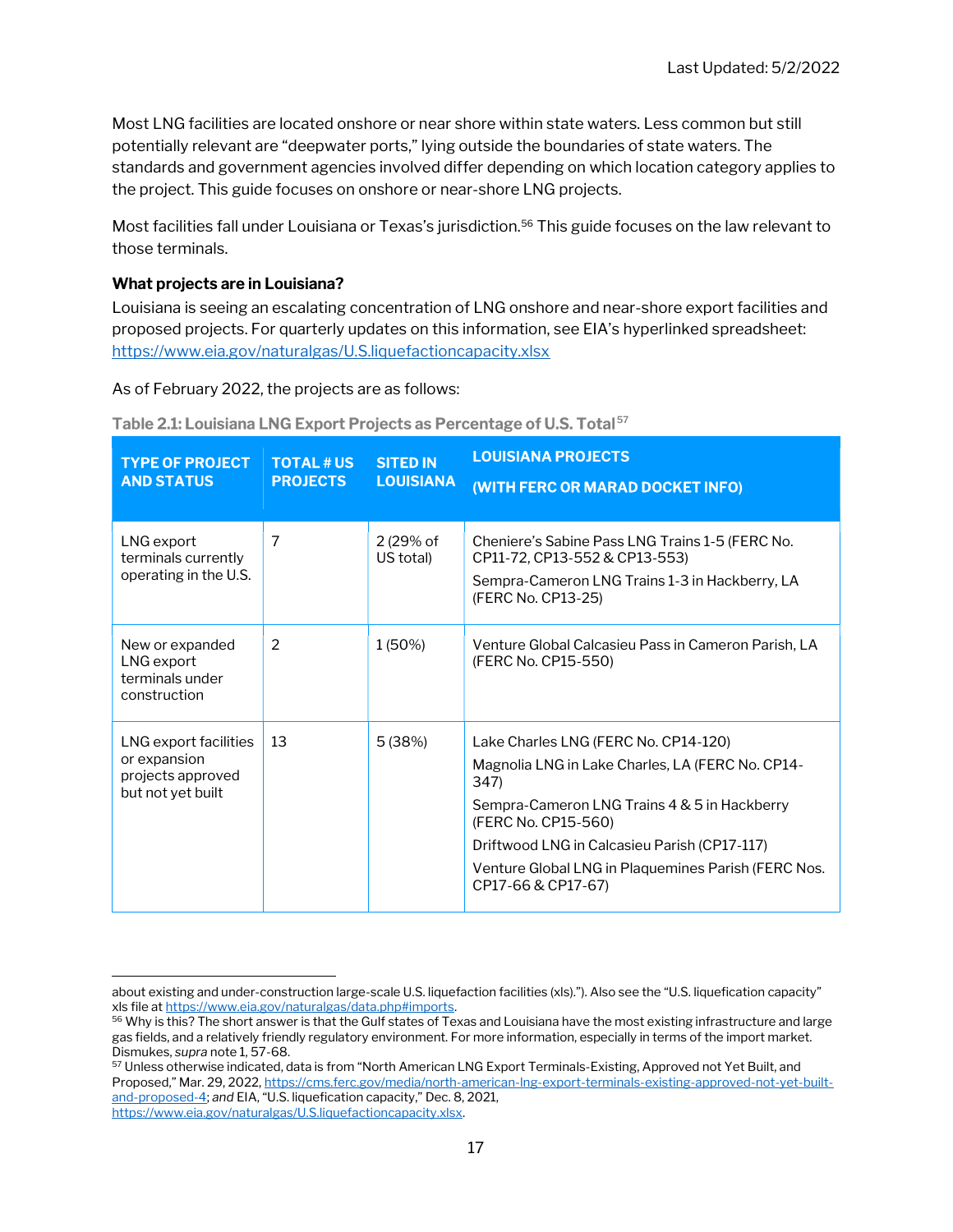| <b>TYPE OF PROJECT</b><br><b>AND STATUS</b>                  | <b>TOTAL #US</b><br><b>PROJECTS</b> | <b>SITED IN</b><br><b>LOUISIANA</b> | <b>LOUISIANA PROJECTS</b><br>(WITH FERC OR MARAD DOCKET INFO)                                                                                                                                                                                                                                                                                                          |
|--------------------------------------------------------------|-------------------------------------|-------------------------------------|------------------------------------------------------------------------------------------------------------------------------------------------------------------------------------------------------------------------------------------------------------------------------------------------------------------------------------------------------------------------|
| LNG export<br>applications<br>pending before<br><b>FERC</b>  | $\overline{4}$                      | 3(75%)                              | Commonwealth LNG in Cameron Parish (FERC No.<br>CP19-502)<br>Venture Global CP2 Blocks 1-9 in Cameron Parish<br>(FERC No. CP22-21)<br>Venture Global Calcasieu Pass in Cameron Parish<br>(FERC No. CP22-25)                                                                                                                                                            |
| LNG export projects<br>in "pre-filing" status<br>before FERC | $\mathcal{P}$                       | $2(100\%)$                          | Port Fourchon LNG in LaFourche Parish (FERC No.<br>PF17-9)<br>Venture Global's Delta LNG in Plaquemines Parish, LN<br>(FERC No. PF 19-4)<br>FERC terminated dismissed Pointe LNG's pre-filing<br>request in Oct. 2021 after it had failed to engage with<br>other agencies and stakeholders for two years, and<br>had not made any progress with FERC since July 2019. |
| Permitted floating<br><b>LNG</b> terminal                    | $\mathbf{1}$                        | 1 (100%)                            | Delfin, with four liquefaction vessels, planned for<br>roughly 50 miles off the coast of Cameron Parish. <sup>58</sup><br>(FERC No. CP15-490; MARAD No. USCG-2015-0472)                                                                                                                                                                                                |

Louisiana also is the nearest coastal state to the Louisiana Offshore Oil Port (LOOP), a deepwater port currently operating in the Gulf of Mexico about 18 nautical miles off the coast near Port Fourchone. The LOOP is owned and operated by Loop LLC.<sup>59</sup>

<sup>58</sup> MARAD and the DOE approved the project. DOE, "Record of Decision and Floodplain Statement of Findings for the Delfin LNG LLC Application to Export Liquefied Natural Gas to Non-Free Trade Agreement Countries," June 1, 2017, https://www.energy.gov/sites/prod/files/2017/06/f34/Delfin%20ROD%20-%2006-01-17.pdf. In November 2020, Delfin announced a preliminary 15-year sales deal with city gas distributor China Gas Holdings. Chen Aizhu, "Delfin signs China Gas deal, taps Chinese banks to fund 1st US floating LNG plant -CEO," Reuters, Nov. 9, 2020, https://www.reuters.com/article/instant-article/idINL3N1NE29A.

<sup>59</sup> The LOOP provides tanker offloading and temporary storage for crude oil (most of the tankers using it are too large for inland ports). It handles 13% of the nation's imported oil, about 1.2 million bbls/day, and connects by pipeline to roughly half of the refining capacity in the United States. DOE, "Record of Decision and Floodplain Statement of Findings for the Delfin LNG LLC Application to Export Liquefied Natural Gas to Non-Free Trade Agreement Countries."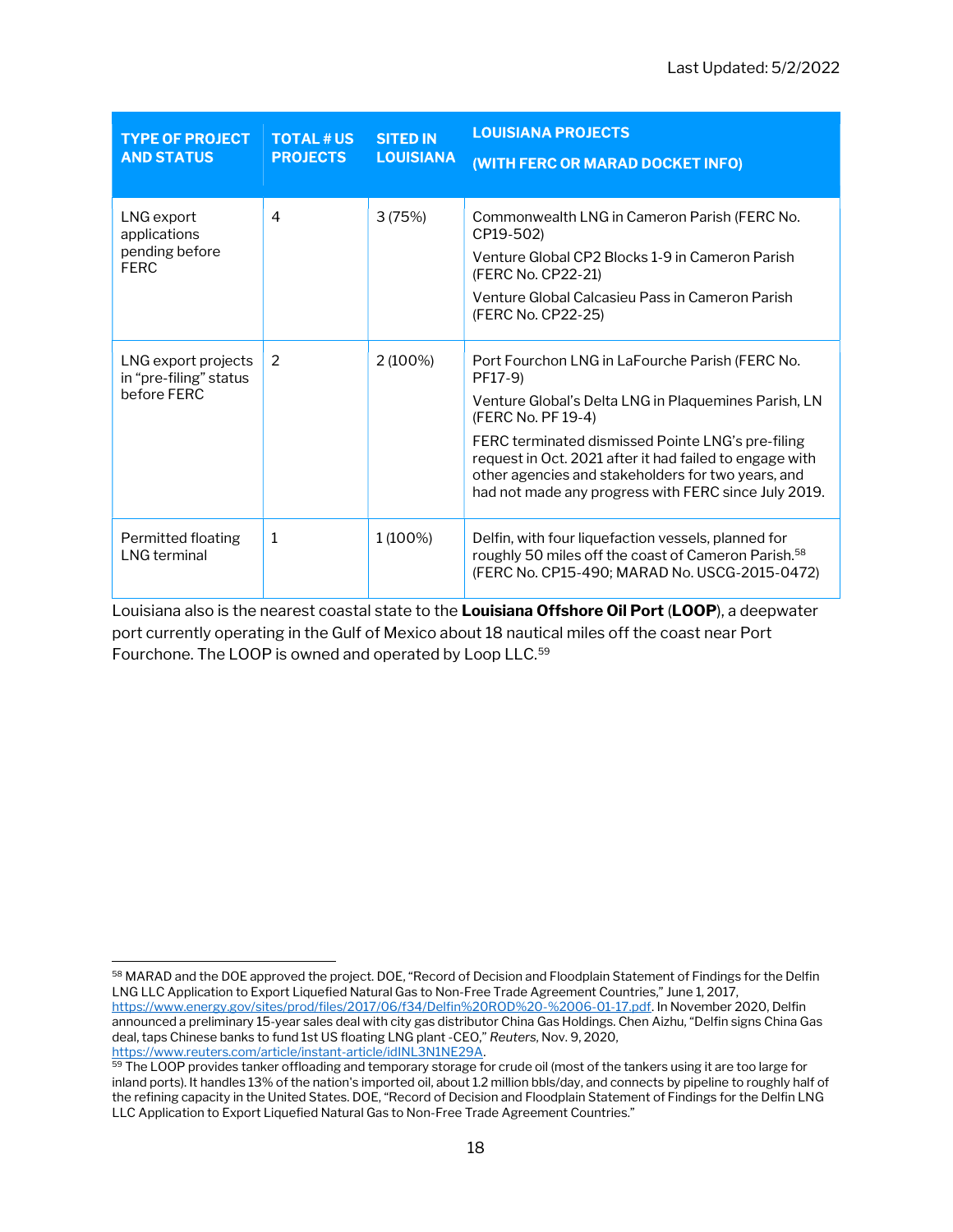#### What projects are in Texas?

Texas is also seeing an escalating concentration of LNG export facilities:

| <b>TYPE OF PROJECT</b><br><b>AND STATUS</b>                                     | <b>TOTAL</b><br><b>U.S.</b><br><b>PROJECTS</b> | <b>SITED IN</b><br><b>TEXAS</b> | <b>TEXAS PROJECTS</b><br>(WITH FERC OR MARAD DOCKET INFO)                                                                                                                                                                                                                                                                                                                                                                             |
|---------------------------------------------------------------------------------|------------------------------------------------|---------------------------------|---------------------------------------------------------------------------------------------------------------------------------------------------------------------------------------------------------------------------------------------------------------------------------------------------------------------------------------------------------------------------------------------------------------------------------------|
| LNG export<br>terminals currently<br>operating in the U.S.                      | 7                                              | 2 (29% of<br>US total)          | Cheniere's Corpus Christi LNG Trains 1-3 (FERC Nos.<br>CP12-507 & CP12-508)<br>Freeport LNG (FERC Nos. CP12-509, CP15-518, CP21-<br>470)                                                                                                                                                                                                                                                                                              |
| New or expanded<br>LNG export<br>terminals under<br>construction                | 2                                              | 1 (50%)                         | Golden Pass LNG in Sabine Pass, TX (FERC No. CP14-517,<br>CP20-459)                                                                                                                                                                                                                                                                                                                                                                   |
| LNG export facilities<br>or expansion<br>projects approved<br>but not yet built | 13                                             | 5(38%)                          | Sempra-Cameron LNG Trains 4 & 5 (CP15-560)<br>Port Arthur LNG Trains 1 & 2 (FERC No. CP17-20 & CP17-<br>21)<br>Freeport LNG Dev Train 4 (FERC No. CP17-470)<br>Next Decade's Rio Grande LNG in Brownsville, TX (FERC<br>No. CP16-454)<br>Cheniere Corpus Christi LNG Stage III (FERC No. CP18-512<br>& CP18-513)<br>Annova's Texas LNG project - was approved by FERC but<br>has abandoned in 2021. <sup>61</sup> (FERC No. CP16-480) |
| LNG export<br>applications pending<br>before FERC                               | $\overline{4}$                                 | 1 (25%)                         | Sempra's Port Arthur LNG Trains 3 & 4 (FERC No. CP20-<br>55)                                                                                                                                                                                                                                                                                                                                                                          |
| LNG export projects<br>in "pre-filing" status<br>before FERC                    | 2                                              | $0(0\%)$                        | Galveston Bay LNG (FERC No. PF18-7)- withdrew from the<br>pre-filing process in Jan. 2021 because a portion of the<br>proposed site was used for federal dredge management<br>and unlikely to be released for private use <sup>62</sup>                                                                                                                                                                                               |

<sup>60</sup> Unless otherwise indicated, data is from "North American LNG Export Terminals-Existing, Approved not Yet Built, and Proposed," Mar. 29, 2022, https://cms.ferc.gov/media/north-american-lng-export-terminals-existing-approved-not-yet-builtand-proposed-4; and "U.S. liquefaction capacity" (Dec. 8, 2021) https://www.eia.gov/naturalgas/U.S.liquefactioncapacity.xlsx. <sup>61</sup> Andreas Exarheas, "Texas LNG project axed," Rigzone, Mar. 23, 2021, https://www.rigzone.com/news/texan\_lng\_project\_axed-23-mar-2021-164960-article/.

<sup>62 &</sup>quot;NextDecade cancels proposed Galveston Bay LNG plant," Oil & Gas Journal, Feb. 1, 2021, https://www.ogj.com/pipelinestransportation/lng/article/14196590/nextdecade-cancels-proposed-galveston-bay-lng-plant; Letter re "Notice of Pre-Filing Withdrawal and Termination of Docket." FERC Docket No. PF18-7-000 (Galveston Bay LNG, LLC and Galveston Bay Header System) Accession No. 20210129-5374, Jan. 29, 2021.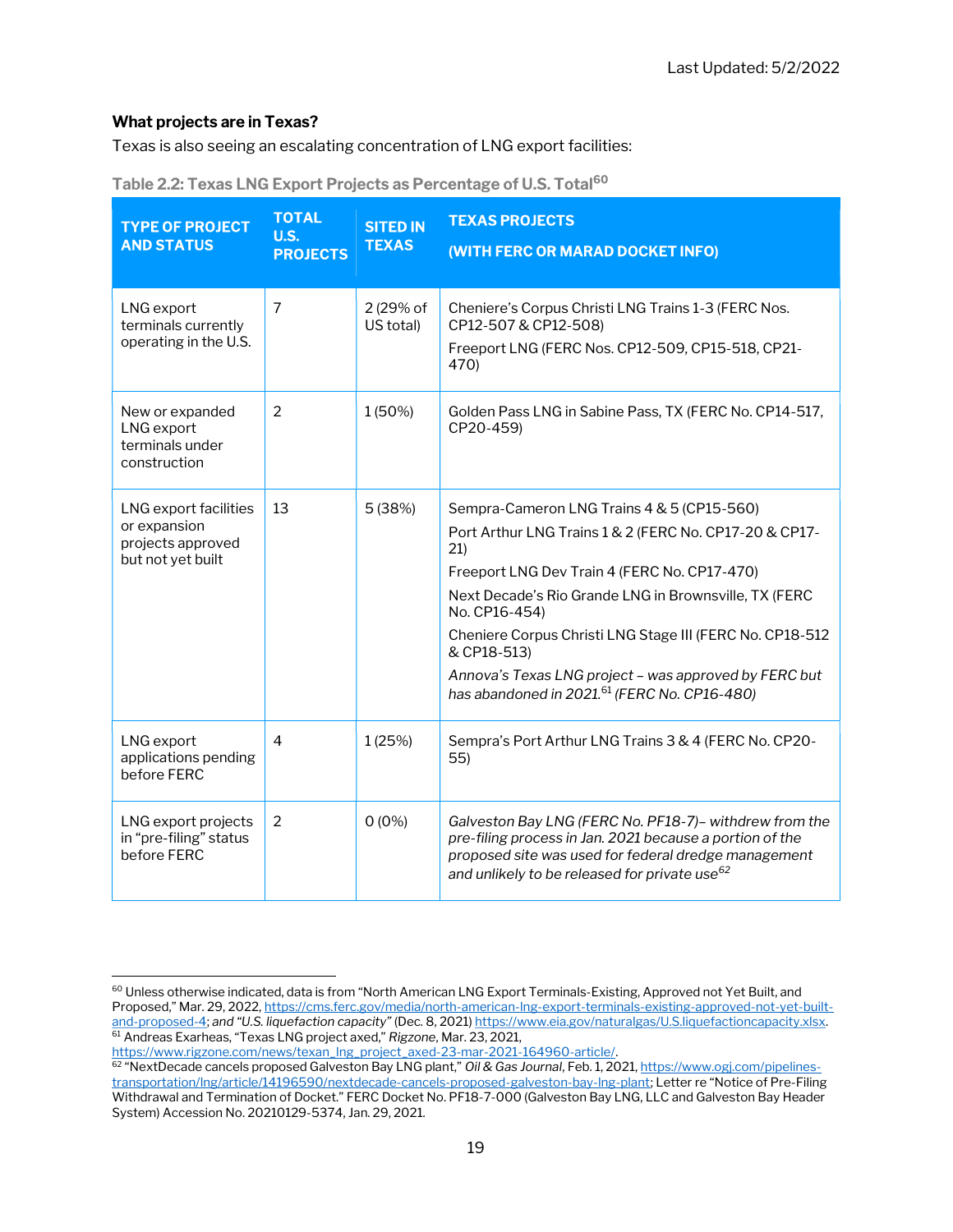#### What projects are elsewhere?

As of February 2022,<sup>63</sup> constructed and proposed LNG terminals located outside of Texas and Louisiana are as follows:

| <b>PROJECT</b>                                              | <b>PROJECT</b>                                       | <b>LOCATION</b>                                 | <b>PROJECT</b>                                                              | <b>PROP. DESIGN</b><br>CAPACITY <sup>64</sup> |              | # OF<br><b>TRAI</b> | <b>IN</b><br><b>SERVICE</b>            |
|-------------------------------------------------------------|------------------------------------------------------|-------------------------------------------------|-----------------------------------------------------------------------------|-----------------------------------------------|--------------|---------------------|----------------------------------------|
| <b>NAME</b>                                                 | <b>OPERATOR</b>                                      |                                                 | <b>STATUS</b>                                                               | (BCF/D)                                       | (MTPA)       | <b>NS</b>           | <b>DATE</b>                            |
| Delfin<br><b>FLNG</b><br>(FERC Nos:<br>CP15-490)            | Fairwood<br>Group                                    | <b>Gulf of Mexico</b><br>(floating<br>facility) | Construction has<br>not started / Still<br>undergoing<br>FEED <sup>65</sup> | 1.6                                           | 12           | $\overline{4}$      | expected<br>2023                       |
| <b>Gulf LNG</b><br>(FERC Nos:<br>CP15-521)                  | Kinder<br>Morgan et<br>al.                           | Pascagoula,<br><b>MS</b>                        | Construction has<br>not started / Still<br>undergoing FEED                  | 1.5                                           | 10.9         | $\overline{2}$      | expected<br>2024                       |
| Eagle LNG<br>(FERC Nos:<br>CP17-41)                         | Eagle LNG<br>Partners                                | Jacksonville,<br><b>FL</b>                      | Approved in 2019,<br>Not yet under<br>Construction                          | 0.13                                          | $\mathbf{1}$ | $\overline{3}$      | Constructio<br>n expected<br>202266    |
| Alaska<br><b>LNG</b><br>(FERC Nos:<br>CP17-178;<br>PF14-21) | Alaska<br>Gasline<br>Developme<br>nt Corp.<br>(AGDC) | Nikiski, AK                                     | Pre-construction<br>process                                                 | 2.6                                           | 20           | $\overline{3}$      | expected<br>2025                       |
| Cove Point<br>(FERC Nos:<br>CP13-113;<br>PF12-16)           | Dominion<br>Energy                                   | Cove Point,<br><b>MD</b>                        | Operating                                                                   | 0.82                                          | 6.23         | $\mathbf{1}$        | Mar 2018                               |
| Elba Island<br>(FERC Nos.<br>CP14-103;<br>PF13-3)           | Kinder<br>Morgan                                     | Elba Island,<br>GA                              | Operating                                                                   | 0.35                                          | 2.50         | 10                  | Sep '19-<br>Mar '20,<br><b>Aug '20</b> |

#### Table 2.3: LNG Terminals Located Outside of Texas and Louisiana

<sup>63</sup> Unless otherwise indicated, data is from "North American LNG Export Terminals-Existing, Approved not Yet Built, and Proposed," Mar. 29, 2022, https://cms.ferc.gov/media/north-american-lng-export-terminals-existing-approved-not-yet-builtand-proposed-4; and "U.S. liquefaction capacity," Dec. 8, 2021, https://www.eia.gov/naturalgas/U.S.liquefactioncapacity.xlsx. <sup>64</sup> This is not always identical to the capacity approved by DOE or FERC. For this information, see EIA, "U.S. Liquefaction Capacity Spreadsheet," https://www.eia.gov/naturalgas/U.S.liquefactioncapacity.xlsx (Updated quarterly).

<sup>&</sup>lt;sup>65</sup> "Front end engineering design" (FEED) is the initial stage in LNG project development, in which the basic engineering including technical requirements as well as approximate investment cost for the project have been completed 66 Mike Mendenhall, "Eagle LNG wants extra year to start \$542 million North Jacksonville export facility," Jacksonville Daily Record, May 20, 2021, https://www.jaxdailyrecord.com/article/eagle-lng-wants-extra-year-to-start-dollar542-million-northjacksonville-export-facility.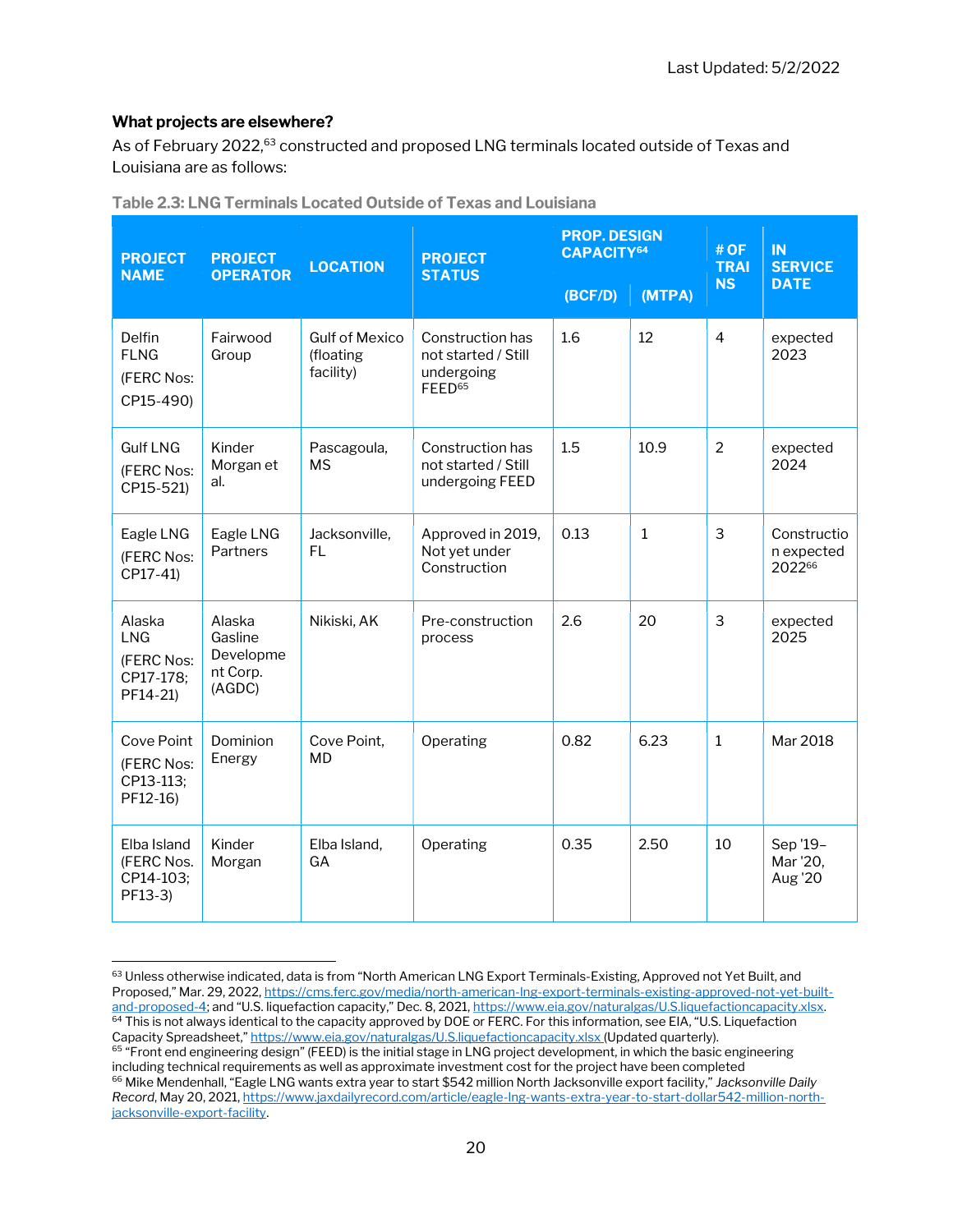| <b>PROJECT</b><br><b>NAME</b>                                          | <b>PROJECT</b><br><b>OPERATOR</b> | <b>LOCATION</b>                                                                                            | <b>PROJECT</b><br><b>STATUS</b>                                                                                                                                      | <b>PROP. DESIGN</b><br><b>CAPACITY64</b> |                | #OF<br><b>TRAI</b> | <b>IN</b><br><b>SERVICE</b> |  |  |
|------------------------------------------------------------------------|-----------------------------------|------------------------------------------------------------------------------------------------------------|----------------------------------------------------------------------------------------------------------------------------------------------------------------------|------------------------------------------|----------------|--------------------|-----------------------------|--|--|
|                                                                        |                                   |                                                                                                            |                                                                                                                                                                      | (BCF/D)                                  | (MTPA)         | <b>NS</b>          | <b>DATE</b>                 |  |  |
| <b>Marcellus</b><br><b>LNG</b><br>Production<br>Facility <sup>67</sup> | <b>New</b><br>Fortress<br>Energy  | Wyalusing, PA<br>(landlocked)<br>export by<br>truck and rail<br>to marine<br>loading facility<br>in $NJ$ ) | Jurisdiction<br>disputed /<br>construction on<br>hold (FERC Nos.<br>CP20-522; CP20-<br>524)                                                                          | 0.2968                                   | $\overline{2}$ | 2                  | Unclear                     |  |  |
| Already-constructed LNG import facility not yet permitted:             |                                   |                                                                                                            |                                                                                                                                                                      |                                          |                |                    |                             |  |  |
| San Juan<br><b>LNG</b><br>import<br>facility                           | <b>New</b><br>Fortress<br>Energy  | San Juan,<br>Puerto Rico                                                                                   | Operating but<br>must apply to<br>FERC for<br>permitting<br>(Currently<br>disputing FERC<br>jurisdiction, CP20-<br>466, D.C. Cir. Case<br>No. 21-1157) <sup>69</sup> | .14                                      | 1.170          | N/A                | Constructe<br>d.            |  |  |

#### What lessons can be drawn from the previous boom in import terminal permitting?

A Louisiana State University report prepared for the Minerals Management Service of the U.S. Department of the Interior in 2008 identified the following considerations that LNG applicants might consider when deciding how many projects to pursue permits for. Although the report was anticipating a spike in the construction of import facilities, the logic applies equally to export facilities. According to the report:<sup>71</sup>

"Permitting Challenges: permitting can take time and is not a certain process. Some areas in the U.S., such as very populated areas of the eastern seaboard, have faced significant permitting opposition. Developers will often "hedge" this opposition by attempting to permit several projects at the same time. That way, if one project is rejected during the permitting

<sup>67</sup> Corey Paul, "Small LNG developers wade into big fight at FERC over rail and export projects," S&P Global, Nov. 5, 2020, https://www.spglobal.com/marketintelligence/en/news-insights/latest-news-headlines/small-lng-developers-wade-into-bigfight-at-ferc-over-rail-and-export-projects-61062831.

<sup>68</sup> Environmental Integrity Project, "Troubled Waters," 23.

<sup>69</sup> New Fortress began operating in April 2020 without a FERC permit, but in March 2021 FERC asserted jurisdiction over the project, which would trigger the requirement for the facility to participate in FERC's NEPA review of the facility. New Fortress appealed that decision to the D.C. Circuit in May 2021. H. Weber, H. "New Fortress seeks US court review of FERC decision over Puerto Rico LNG facility," S&P Global, May 26, 2021, https://www.spglobal.com/platts/en/market-insights/latestnews/natural-gas/052621-new-fortress-seeks-us-court-review-of-ferc-decision-over-puerto-rico-lng-facility.

<sup>&</sup>lt;sup>70</sup> International Group of Liquefied Natural Gas Importers, "The LNG industry: GIIGNL Annual Report," 2021, 48, https://giignl.org/wp-content/uploads/2021/11/GIIGNL\_Annual\_Report\_November2021.pdf (reporting the facility as having 1.1 mtpa capacity).

<sup>&</sup>lt;sup>71</sup> Dismukes, supra note 1, 50-51.